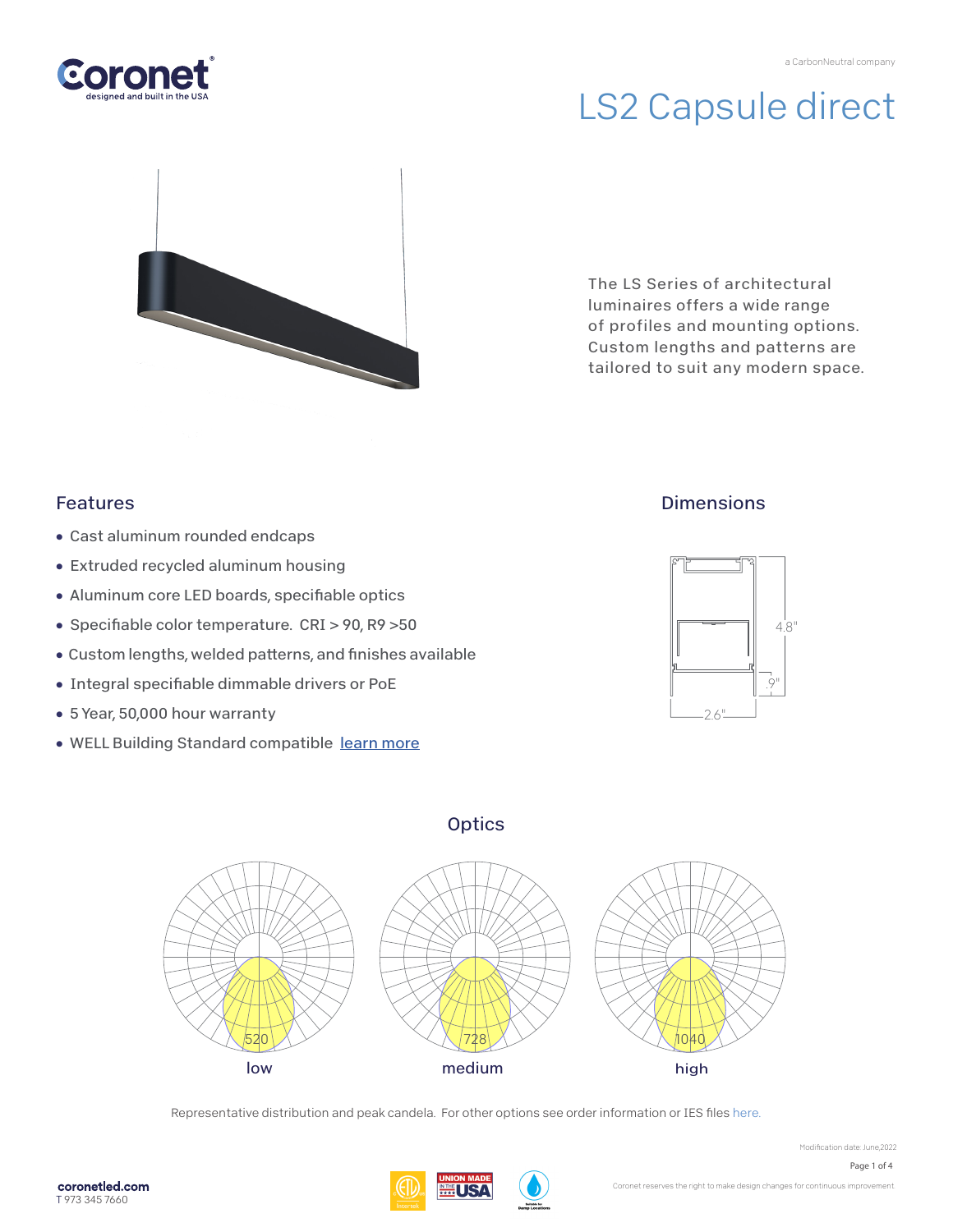

## LS2 Capsule direct

#### Ordering Information



Example:

LS2 CAP - 8 - 35 - MED - UNV - DB - W - AC - FL - CCS - DAYCKT - NA

| <b>Fixture ID</b>                                                                     | Length                                                                                                                                                                                                                                                                                                                                                                                                                                                                                                                                                                                                                                                       | 3                                                                                                                                                                                                                                                                                               | Output                                                                                                                                                                                                                                                                                     |
|---------------------------------------------------------------------------------------|--------------------------------------------------------------------------------------------------------------------------------------------------------------------------------------------------------------------------------------------------------------------------------------------------------------------------------------------------------------------------------------------------------------------------------------------------------------------------------------------------------------------------------------------------------------------------------------------------------------------------------------------------------------|-------------------------------------------------------------------------------------------------------------------------------------------------------------------------------------------------------------------------------------------------------------------------------------------------|--------------------------------------------------------------------------------------------------------------------------------------------------------------------------------------------------------------------------------------------------------------------------------------------|
| $\mathbf{1}$                                                                          | $\overline{2}$                                                                                                                                                                                                                                                                                                                                                                                                                                                                                                                                                                                                                                               | <b>Color Temperature</b>                                                                                                                                                                                                                                                                        | 4                                                                                                                                                                                                                                                                                          |
| <b>LS2 CAP</b>                                                                        | 2 ft<br>$\overline{\mathbf{c}}$<br>$\overline{\mathbf{4}}$<br>4 ft<br>8<br>8 ft<br>$X'$ - $X''$<br>Specify Length<br>Pattern (Consult Factory)<br><b>PAT</b><br>'Precision lengths may be specified to the nearest 1/8".                                                                                                                                                                                                                                                                                                                                                                                                                                     | 27<br>2700K/90 CRI<br>30<br>3000K/90 CRI<br>35<br>3500K/90 CRI<br>40<br>4000K/90 CRI<br>50<br>5000K/90 CRI<br><b>WD</b><br>Warm Dim 2200K-3000K<br>TW <sub>2</sub><br>Tunable White 2700K-6500K<br><sup>1</sup> Must use WD10 driver.<br><sup>2</sup> Must use TW10 or PSQdriver.               | LOW<br>Low output<br><b>MED</b><br>Medium output<br><b>HIGH</b><br>High output<br><b>CUST</b><br>Custom output <sup>1</sup><br>'consult factory                                                                                                                                            |
| 5                                                                                     | <b>Driver</b>                                                                                                                                                                                                                                                                                                                                                                                                                                                                                                                                                                                                                                                | $\overline{7}$                                                                                                                                                                                                                                                                                  | 8                                                                                                                                                                                                                                                                                          |
| <b>Voltage</b>                                                                        | 6                                                                                                                                                                                                                                                                                                                                                                                                                                                                                                                                                                                                                                                            | <b>Finish</b>                                                                                                                                                                                                                                                                                   | <b>Mounting</b>                                                                                                                                                                                                                                                                            |
| Universal (120/277V)<br><b>UNV</b><br>347V<br>347V<br><sup>1</sup> Must use DB Driver | <b>DB</b><br>Standard 0-10V1%<br><b>DB.1%</b><br>0-10V 0.1%<br>ELV <sup>2</sup><br>Reverse Phase 1% (120V only)<br>TRI <sup>2</sup><br>Forward phase (120V only)<br>Lutron Digital EcoSystem<br>LDE1<br>DAI I-2 Driver<br>DALI<br>PoE<br>Power over ethernet.<br><b>TW10</b><br>Dual channel, 0-10V for<br>tunable white.<br>0-10V Warm Dim<br><b>WD10</b><br>Lutron T-Series 2-channel 1%<br><b>PSO</b><br>for tunable white<br><b>DMX512</b><br>DMX <sup>1</sup><br>'Set to default address 001. RDM capable. Contact us for other<br>addressing needs. All DMX drivers provided in remote enclosuers.<br><sup>2</sup> For compatible dimmers, click here. | White<br>W<br><b>BLK</b><br>Black<br>Custom Color<br>CC <sup>1</sup><br><b>CWF</b><br>Custom Wood Finish<br>'Custom Color. See finish options here.<br>White SJ cord and canopy provided; for other requests, see<br>section 12 to specify.                                                     | Aircraft Cable (50")<br>AC<br>AC3.5<br>$3.5''$ canopy + jbox adaptor <sup>1</sup><br>Surface Mount<br>SM<br>Wall Mount<br><b>WM</b><br><b>PS-X</b><br>Pendant Stem<br>'Adaptor must be mudded-in<br>White stems and canopy provided unless otherwise specified in<br>options (section 12). |
| 9                                                                                     | <b>Sensors/Controls</b>                                                                                                                                                                                                                                                                                                                                                                                                                                                                                                                                                                                                                                      | 11                                                                                                                                                                                                                                                                                              | 12                                                                                                                                                                                                                                                                                         |
| <b>Optics</b>                                                                         | 10                                                                                                                                                                                                                                                                                                                                                                                                                                                                                                                                                                                                                                                           | <b>Circuit</b>                                                                                                                                                                                                                                                                                  | <b>Options</b>                                                                                                                                                                                                                                                                             |
| FL.<br>Flat Diffuser                                                                  | <b>NA</b><br>None<br><b>ACM</b><br>Acuity nLight Module Only<br>Casambi Module<br><b>CCS</b><br>Consult factory for other options.                                                                                                                                                                                                                                                                                                                                                                                                                                                                                                                           | <b>NA</b><br>None<br>DC <sup>1</sup><br>Dual Circuit (separate<br>indirect/direct control)<br>Emergency pack<br><b>EM120V</b><br><b>EM277V</b><br>Emergency pack<br><b>EMCKT</b><br>Emergency circuit<br><b>DAYCKT</b> Daylight circuit<br>'May require additional power feeds. Consult factory | None<br><b>NA</b><br>CAN-X <sup>1</sup><br>Canopy + color<br>$SJ-X^2$<br>SJ Cord + color<br>'White SJ cord and canopy provided; use above nomenclature for<br>other requests.<br><sup>2</sup> See finish options here.                                                                     |

#### **Performance**

| Output <sup>1</sup> |    | Watts/ft Lumens/ft |
|---------------------|----|--------------------|
| Low                 | 5  | 302                |
| Medium              |    | 422                |
| High                | 10 | 603                |

'Based on a typically configured 90 CRI, 3500K luminaire using one driver.

Custom outputs available. Please consult factory. For 4000K multiply by 1.05; for 3000K 0.96; for 2700K, 0.92.

#### Technical Information



click [here or](https://coronetled.com/warranty-technical-info/) scan QR code

Wiring diagrams, PoE and sensor details

Modification date: June, 2022



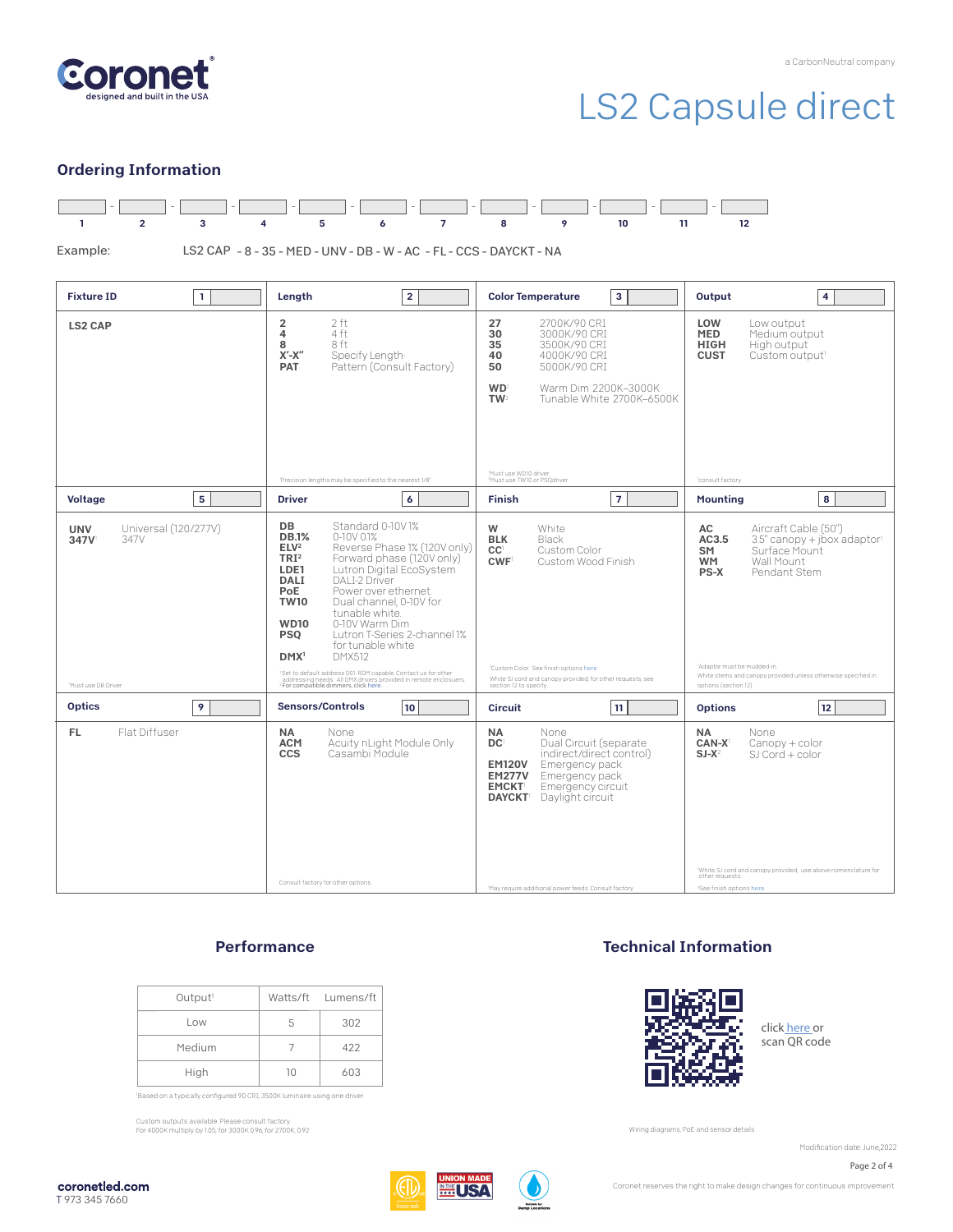

#### Drivers & Electrical

Integral drivers\* with 0-10V Dimming standard. Several other driver options available; see ordering information. \*DMX drivers are provided in remote enclosures.

#### Sensors & Controls

Sensors are installed on an aluminum plate adjacent to the luminaire lens1. Coronet remains agnostic in our approach to sensors and control systems; our fixtures are compatible with most systems offered.

1Not applicable to indirect only models. Consult factory.

#### Emergency Back-Up

For fixtures three-feet or longer, a 4W integral emergency driver may be wired to 4ft sections. 7W, 10W, and 12W drivers are also available (not all integral; consult factory). Emergency circuits for use with building generators are also available.

#### PoE (Power over Ethernet)

Compatible with virtually all PoE systems including Molex Coresync, Igor, Smartengine, Platformatics, and NuLED SPICEbox. Consult Factory for systems not listed, See [here f](https://coronetled.com/warranty-technical-info/)or more info.

#### Finishes

All luminaires are finished in high quality polyester powder coating. Our standard color is white. Any RAL color may be specified.

#### Weight

3 lbs per foot

## LS2 Capsule direct

#### **Optics**

Extruded satin acrylic lenses provide excellent diffusion, high transmission, and no LED imaging.

#### Construction

Housings are extruded premium, recycled aluminum. Individual fixtures are available up to 12' long and may be specified as nominal or precision lengths. Precision lengths are supplied within 1/8" tolerance.

#### Joined Runs

Runs of any length may be specified and are comprised of multiple, factory-engineered, joined sections. Individually specified luminaires are not field joinable.



Representative joinery. For product specific details see installation guides or submittal drawings.

#### **Patterns**

Featuring illuminated welded corners and angles. Consult factory for custom designs and elevations.